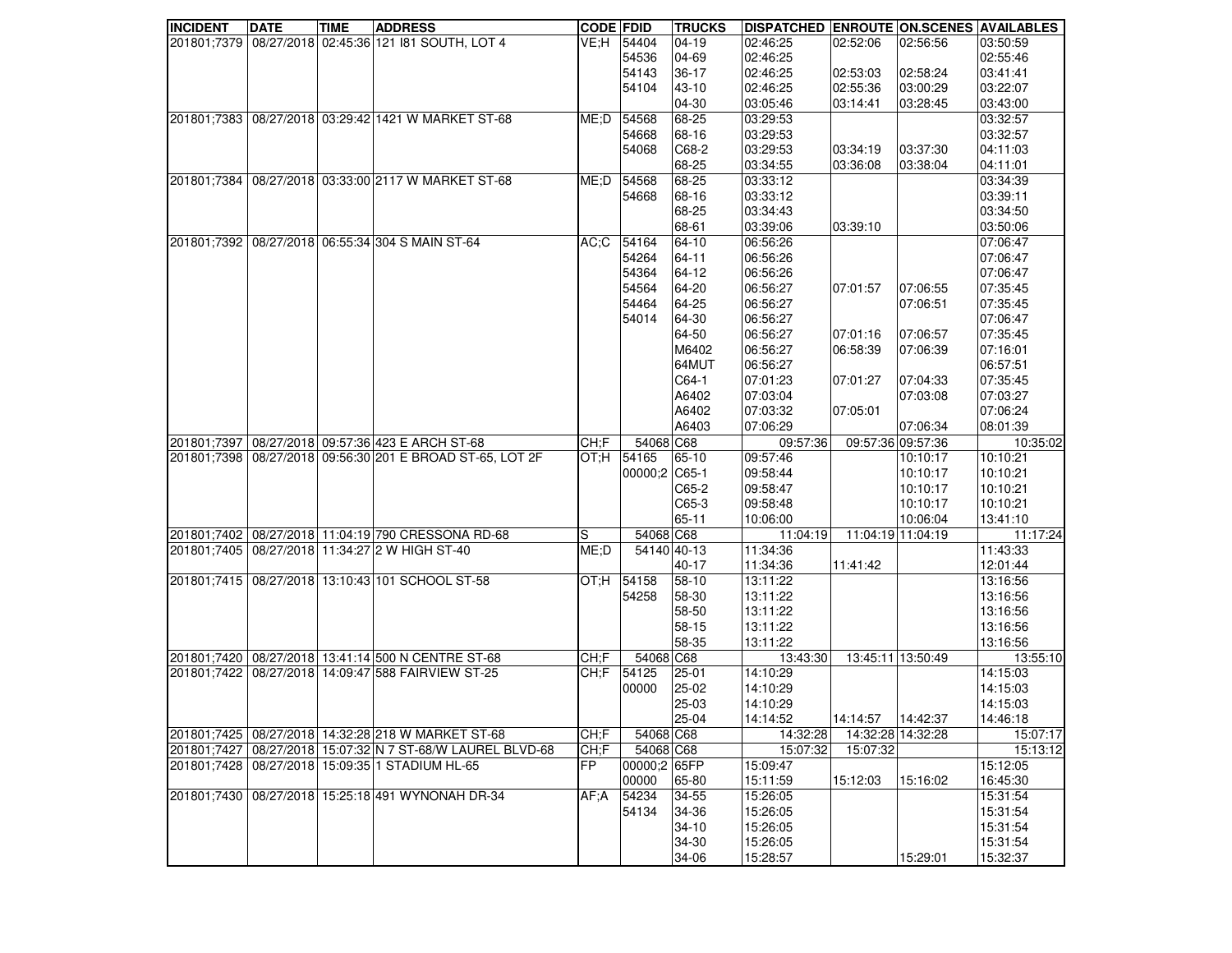| <b>INCIDENT</b> | <b>DATE</b> | <b>TIME</b> | <b>ADDRESS</b>                                              | <b>CODE FDID</b> |               | <b>TRUCKS</b>   | <b>DISPATCHED ENROUTE ON SCENES AVAILABLES</b> |          |          |          |
|-----------------|-------------|-------------|-------------------------------------------------------------|------------------|---------------|-----------------|------------------------------------------------|----------|----------|----------|
|                 |             |             | 201801;7432 08/27/2018 15:29:19 160 SAWMILL LN-07           | SA;R             | 54155         | 55-10           | 15:31:29                                       |          |          | 15:47:05 |
|                 |             |             |                                                             |                  | 54156         | 55-13           | 15:31:29                                       |          |          | 15:47:05 |
|                 |             |             |                                                             |                  | 54027         | 56-56           | 15:31:29                                       | 15:39:10 | 15:47:51 | 17:31:02 |
|                 |             |             |                                                             |                  | 00000         | A5501           | 15:31:29                                       | 15:41:34 | 15:45:43 | 17:31:03 |
|                 |             |             |                                                             |                  | 54142         | 55MUT           | 15:31:29                                       |          |          | 15:32:02 |
|                 |             |             |                                                             |                  | 54999         | 55-90           | 15:37:23                                       | 15:37:33 | 15:51:22 | 17:31:03 |
|                 |             |             |                                                             |                  |               |                 |                                                |          |          |          |
|                 |             |             |                                                             |                  |               | 42-10           | 15:38:20                                       |          |          | 15:47:05 |
|                 |             |             |                                                             |                  |               | 42-40           | 15:38:23                                       | 15:45:50 | 15:51:22 | 17:31:03 |
|                 |             |             |                                                             |                  |               | 55-40           | 15:46:22                                       | 15:46:44 | 15:51:22 | 17:31:03 |
|                 |             |             |                                                             |                  |               | 42-41           | 15:46:39                                       | 15:46:46 | 15:51:22 | 17:31:03 |
|                 |             |             |                                                             |                  |               | <b>REFUSA;L</b> | 17:17:24                                       |          |          | 17:31:03 |
| 201801;7438     |             |             | 08/27/2018 15:56:49 1201 W COAL ST-36                       | ST:R             | 54336         | $36-13$         | 15:57:11                                       |          |          | 16:14:02 |
|                 |             |             |                                                             |                  | 54536         | 36-43           | 15:57:11                                       |          |          | 16:14:02 |
|                 |             |             |                                                             |                  | 54136         | 36-17           | 15:57:11                                       | 16:02:36 | 16:11:21 | 17:32:42 |
|                 |             |             |                                                             |                  | 54164         | 36-11           | 15:57:11                                       | 16:09:16 | 16:15:25 | 17:32:42 |
|                 |             |             |                                                             |                  | 54564         | 64-10           | 15:57:11                                       | 16:01:44 | 16:06:07 | 17:32:42 |
|                 |             |             |                                                             |                  | 54548         | 64-20           | 15:57:11                                       | 16:01:29 | 16:10:34 | 17:32:42 |
|                 |             |             |                                                             |                  | 54005         | 48-50           | 15:57:11                                       | 16:02:24 | 16:10:52 | 16:49:52 |
|                 |             |             |                                                             |                  | 54014         | A4502           | 15:57:11                                       |          |          | 16:14:02 |
|                 |             |             |                                                             |                  | 54010         | 64MUT           | 15:57:11                                       |          |          | 15:57:55 |
|                 |             |             |                                                             |                  |               |                 |                                                |          |          |          |
|                 |             |             |                                                             |                  | 00000         | 917MU           | 15:57:11                                       |          |          | 15:57:55 |
|                 |             |             |                                                             |                  | 54464         | 36-3            | 16:03:07                                       | 16:03:12 | 16:07:12 | 18:15:26 |
|                 |             |             |                                                             |                  | 99999         | 64-30           | 16:06:47                                       |          | 16:06:51 | 17:32:42 |
|                 |             |             |                                                             |                  |               | <b>RCROSS</b>   | 16:31:33                                       | 16:36:41 |          | 17:32:42 |
|                 |             |             |                                                             |                  |               | PPL             | 16:31:34                                       | 16:36:40 |          | 17:32:42 |
|                 |             |             |                                                             |                  |               | <b>PSP-FM</b>   | 17:00:58                                       | 17:01:02 |          | 17:32:41 |
|                 |             |             |                                                             |                  |               | 36-43           | 17:32:28                                       |          | 17:32:33 | 18:15:26 |
| 201801;7440     |             |             | 08/27/2018 16:12:41 250 VULCAN HILL RD-16                   | TD               | 00000;2       | C48             | 16:13:22                                       |          |          | 16:17:09 |
|                 |             |             |                                                             |                  | 54348         | 48-10           | 16:13:22                                       |          |          | 16:17:09 |
|                 |             |             |                                                             |                  | 99999         | 48-70           | 16:13:22                                       |          |          | 16:17:09 |
|                 |             |             |                                                             |                  |               | PADOT           | 16:17:03                                       |          |          | 16:25:15 |
| 201801;7441     |             |             | 08/27/2018 16:15:10 347 ARCHERY CLUB RD-37                  | AC;C             | 54137         | 37-11           | 16:16:02                                       | 16:23:09 |          | 16:23:56 |
|                 |             |             |                                                             |                  | 13010         | 37-53           | 16:16:02                                       | 16:23:09 |          | 16:23:56 |
|                 |             |             |                                                             |                  | 00561         | A937            | 16:16:02                                       | 16:18:36 |          | 16:23:56 |
|                 |             |             |                                                             |                  |               | CAM561;0        | 16:16:02                                       |          |          | 16:20:08 |
|                 |             |             |                                                             |                  |               | 37MUT           | 16:16:02                                       |          |          | 16:16:33 |
|                 |             |             |                                                             |                  |               | CAM561:9        | 16:20:02                                       | 16:20:06 |          | 16:23:55 |
|                 |             |             |                                                             |                  |               | 37-02           | 16:22:07                                       |          | 16:22:11 | 16:44:10 |
|                 |             |             | 201801;7443 08/27/2018 16:50:45 1052 S CHURCH ST-HAZLE TWP  | AC:C             | 54012 A4901   |                 | 16:52:02                                       | 16:54:06 |          | 16:56:07 |
|                 |             |             | 201801;7444   08/27/2018   16:51:34   1180 CEDAR HEAD RD-BC | AF:A             | 54119 19-10   |                 | 16:55:00                                       | 16:59:55 | 17:10:30 | 17:21:26 |
|                 |             |             |                                                             |                  |               | 19-20           | 16:55:00                                       |          |          | 17:01:27 |
|                 |             |             |                                                             |                  |               | 19-30           | 16:55:00                                       |          |          | 17:01:27 |
|                 |             |             |                                                             |                  |               | C19             | 17:00:17                                       | 17:00:21 | 17:10:30 | 17:21:26 |
|                 |             |             |                                                             |                  |               | 19-20           | 17:04:08                                       | 17:04:15 |          | 17:21:26 |
|                 |             |             | 201801;7446 08/27/2018 17:39:45 94 GRAEFF ST-41             |                  | AF;A 54241    |                 |                                                | 17:46:57 | 17:48:44 | 17:57:14 |
|                 |             |             |                                                             |                  |               | $ 41-10 $       | 17:40:37                                       |          |          | 17:50:45 |
|                 |             |             |                                                             |                  | 54141         | 41-38           | 17:40:37                                       |          |          |          |
|                 |             |             |                                                             |                  | 54163         | 41-17           | 17:40:37                                       | 17:49:10 | 17:50:02 | 17:57:15 |
|                 |             |             |                                                             |                  | 00000;2 41-65 |                 | 17:40:37                                       |          |          | 17:50:45 |
|                 |             |             |                                                             |                  |               | 41-75           | 17:40:37                                       |          |          | 17:50:45 |
|                 |             |             |                                                             |                  |               | 63-25           | 17:40:37                                       | 17:47:10 | 17:51:43 | 17:57:15 |
|                 |             |             |                                                             |                  |               | $C-41$          | 17:42:43                                       | 17:42:47 | 17:45:53 | 17:57:15 |
| 201801;7448     |             |             | 08/27/2018 17:45:19 1180 CEDAR HEAD RD-BC                   | AF;A             | 54119 19-10   |                 | 17:46:35                                       |          |          | 17:48:14 |
|                 |             |             |                                                             |                  |               | 19-20           | 17:46:35                                       |          |          | 17:48:14 |
|                 |             |             |                                                             |                  |               | 19-30           | 17:46:35                                       |          |          | 17:48:14 |
|                 |             |             |                                                             |                  |               | C19             | 17:48:06                                       | 17:48:10 | 17:59:33 | 18:05:28 |